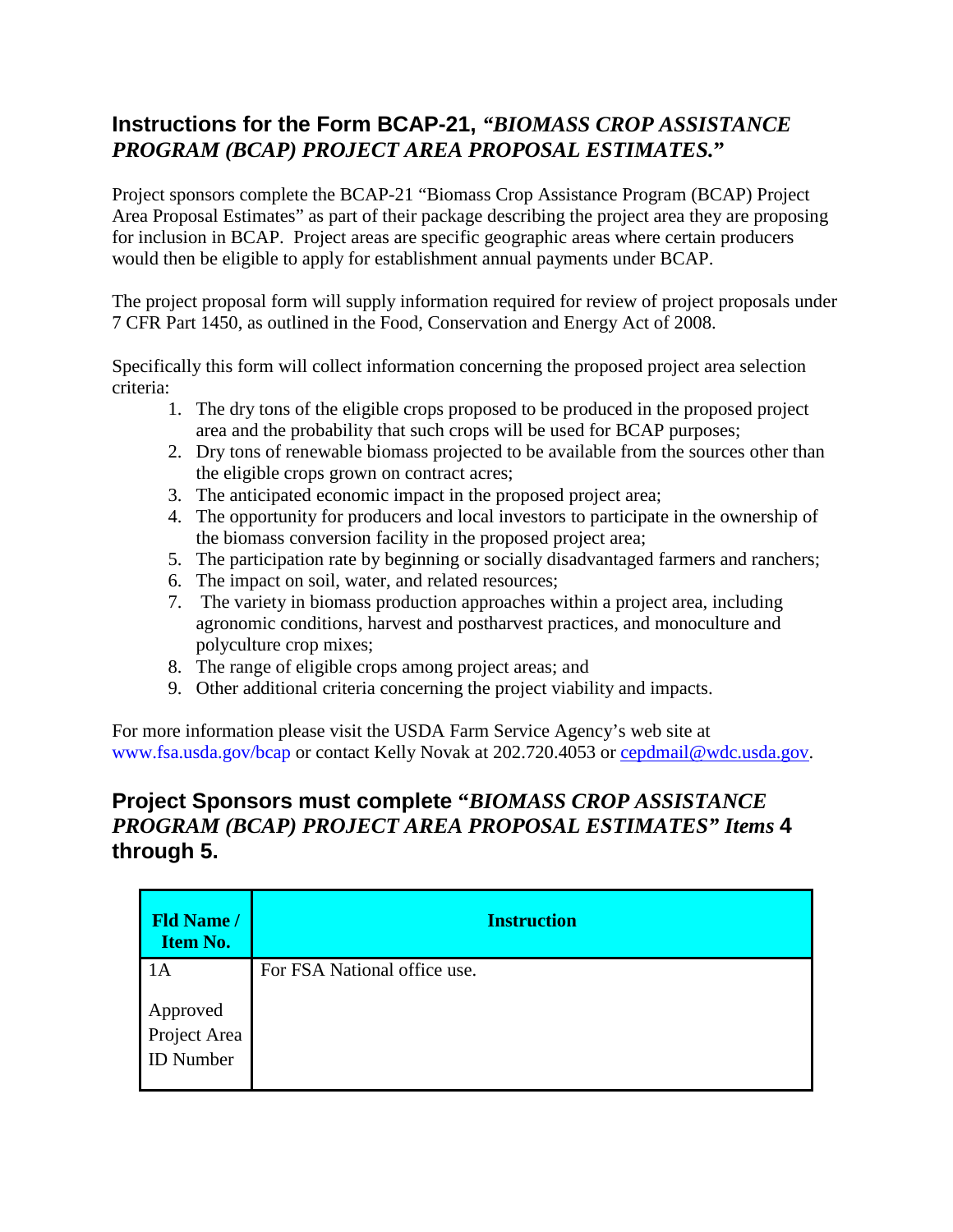| <b>Fld Name /</b><br><b>Item No.</b>                                                 | <b>Instruction</b>                                                                                                                                                                                                                                                                                                                                                                                                                                                                                                   |
|--------------------------------------------------------------------------------------|----------------------------------------------------------------------------------------------------------------------------------------------------------------------------------------------------------------------------------------------------------------------------------------------------------------------------------------------------------------------------------------------------------------------------------------------------------------------------------------------------------------------|
| 1B<br>Date<br>Assigned<br>(MM-DD-<br>YYYY)                                           | For FSA National office use.                                                                                                                                                                                                                                                                                                                                                                                                                                                                                         |
| $2A-C$<br>Project<br>Proposal<br>Cost<br>Estimate --<br>Annual<br>Payments           | To be completed by CCC, the State FSA office.<br>For each applicable line item, representing a unique combination of land<br>type and contract duration, CCC will enter A) the total acreage of<br>proposed for inclusion in the project area and B) the proposed average<br>per acre contract annual payment rate to calculate C) the estimated<br>annual contract payments for the proposed project area. Entries in<br>column A and B must based on documentation submitted with the<br>project proposal package. |
| $3A - D$<br>Project<br>Proposal<br>Cost<br>Estimate --<br>Establishme<br>nt Payments | To be completed by CCC, the State FSA office.<br>For each perennial crop included in the project area proposal, CCC will<br>enter:<br>A) The common name of the crop<br>B) The total acreage proposed for establishment in the project area<br>C) The estimated cost-share amount for establishment of the<br>eligible crop.<br>CCC will calculate D) the total estimated establishment costs of the<br>proposed project area.                                                                                       |
| 4A<br>Criteria 1<br>The volume<br>of the<br>eligible<br>crops<br>proposed.           | The project sponsor will enter the percentage of the annual biomass<br>feedstock needs that will be met by crops established on BCAP contract<br>acres. This percentage shall be based on estimates of biomass<br>consumption of the facility or facilities committed to the BCAP project<br>and the production of biomass from BCAP contract acres when the<br>project is fully operational.                                                                                                                        |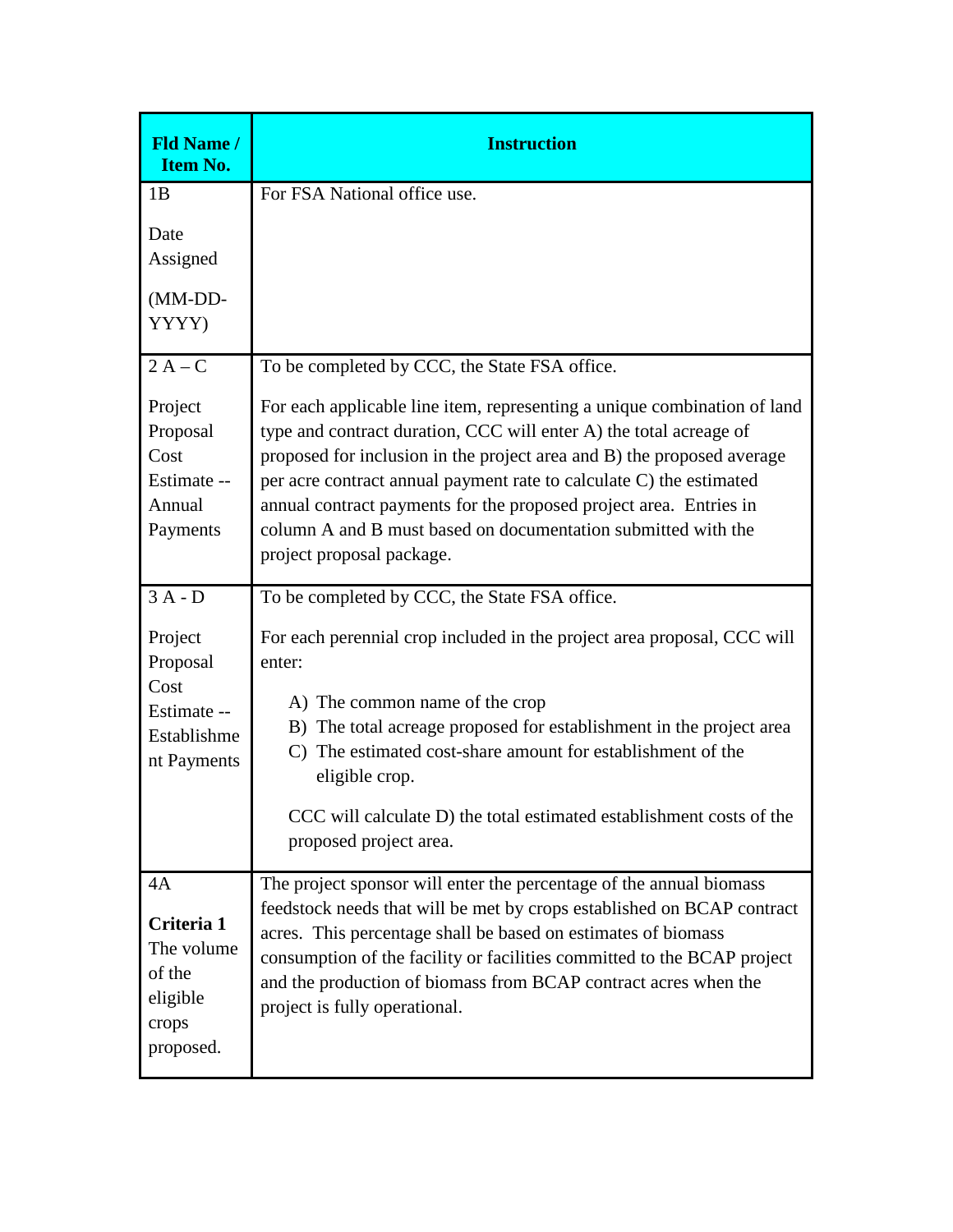| <b>Fld Name /</b><br><b>Item No.</b>                                                                                               | <b>Instruction</b>                                                                                                                                                                                                                                                                                                                                                                                                  |
|------------------------------------------------------------------------------------------------------------------------------------|---------------------------------------------------------------------------------------------------------------------------------------------------------------------------------------------------------------------------------------------------------------------------------------------------------------------------------------------------------------------------------------------------------------------|
| 4B<br>Criteria 2<br>The volume<br>of<br>renewable<br>biomass<br>projected                                                          | The project sponsor will enter the percentage of the annual biomass<br>feedstock needs that will be met by materials obtained from sources<br>other than BCAP contract acres. This percentage shall be based on<br>estimates of biomass consumption of the facility or facilities committed<br>to the BCAP project and the production of biomass from BCAP contract<br>acres when the project is fully operational. |
| 4C<br>Criteria 3<br>The<br>anticipated<br>economic<br>impact in<br>the<br>proposed<br>project area.                                | The project sponsor will enter the anticipated number of new jobs that<br>will be created in the project area as a result of BCAP. The number<br>entered here should represent jobs created at the associated conversion<br>facility and in the project area.                                                                                                                                                       |
| 4D<br>Criteria 4<br>The<br>opportunity<br>for<br>producers<br>and local<br>investors to<br>participate<br>in the<br>ownership<br>. | The project sponsor will enter the percentage of the associated biomass<br>conversion facility that is owned by investors whose primary residence<br>is in the project area.                                                                                                                                                                                                                                        |
| 4E<br>Criteria 5<br>The<br>participation<br>rate by                                                                                | The project sponsor will enter the expected participation rate by socially<br>disadvantaged and beginning farmers and ranchers. For the purposes of<br>BCAP, socially disadvantaged producers are defined in the BCAP rule,<br>7 CFR Part 1450, section 1450.2 means:<br>"unless other classes of persons are approved by CCC in writing, a                                                                         |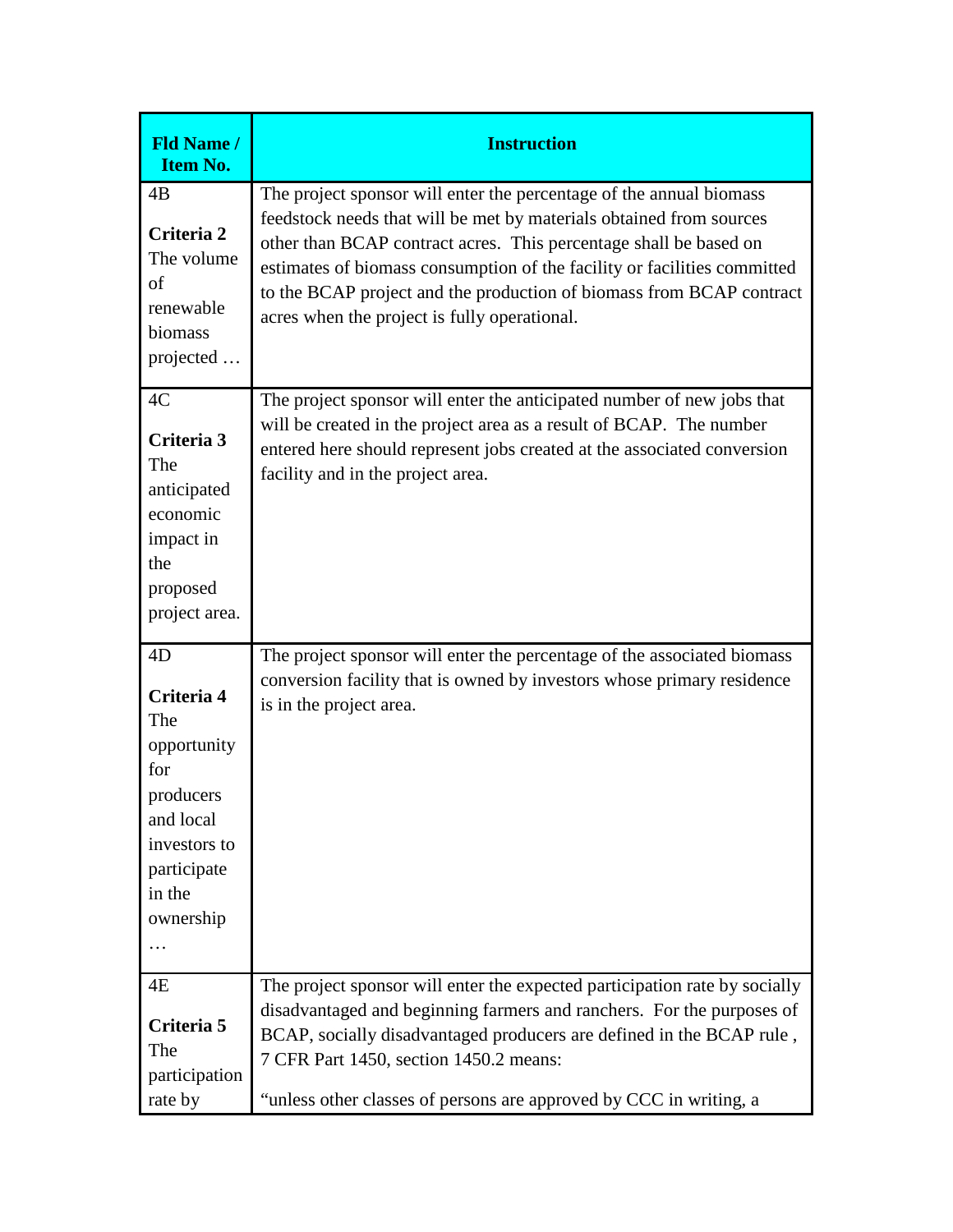| <b>Fld Name /</b><br><b>Item No.</b>                                                                   | <b>Instruction</b>                                                                                                                                                                                                                                                                                                                                                                                                                                                                                                                                                                                                                                                                                                                                                                                                                                                                                                                                                                                                                                      |
|--------------------------------------------------------------------------------------------------------|---------------------------------------------------------------------------------------------------------------------------------------------------------------------------------------------------------------------------------------------------------------------------------------------------------------------------------------------------------------------------------------------------------------------------------------------------------------------------------------------------------------------------------------------------------------------------------------------------------------------------------------------------------------------------------------------------------------------------------------------------------------------------------------------------------------------------------------------------------------------------------------------------------------------------------------------------------------------------------------------------------------------------------------------------------|
| beginning or<br>socially<br>disadvantag<br>ed farmers<br>or ranchers.<br>4F                            | farmer or rancher who is a member of a group whose members have<br>been subject to racial or ethnic prejudice because of their identity as<br>members of a group without regard to their individual qualities. Groups<br>include:<br>(1) American Indians or Alaskan Natives;<br>(2) Asians or Asian Americans;<br>(3) Blacks or African Americans;<br>(4) Native Hawaiians or other Pacific Islanders; and<br>(5) Hispanics."<br>For the purposes of BCAP, beginning farmers and ranchers are defined<br>in the BCAP rule, 7 CFR Part 1450, section 1450.2 means:<br>"as determined by CCC, a person or entity who:<br>(1) Has not been a farm or ranch operator or owner for more<br>than 10 years,<br>(2) Materially and substantially participates in the operation of<br>the farm or ranch, and<br>(3) If an entity, is an entity in which at least 50 percent of the<br>members or stockholders of the entity meet the first two<br>requirements of this definition."<br>The project sponsor will make a yes or no selection in response to seven |
| Criteria 6<br>The impact<br>on soil,<br>water, and<br>related<br>resources.                            | questions related to the anticipated environmental impact of the<br>proposed project area. These factors characterize the expected impact<br>the proposed project will have on soil, water, air, plant, and animal<br>resources with the project area when compared to current land use.                                                                                                                                                                                                                                                                                                                                                                                                                                                                                                                                                                                                                                                                                                                                                                |
| 4G<br>Criteria 7<br>The variety<br>in biomass<br>production<br>approaches<br>within a<br>project area, | The project sponsor will:<br>(1) Select a yes or no response as to whether the project area has<br>agronomic conditions suitable for the cultivation of crops included<br>in the project proposal<br>(2) Select a yes or no response as to the suitability of the project area<br>for a variety of harvest and post harvest practices for the crops<br>included in the project proposal<br>(3) Enter the number of distinct crops included in the project proposal                                                                                                                                                                                                                                                                                                                                                                                                                                                                                                                                                                                      |